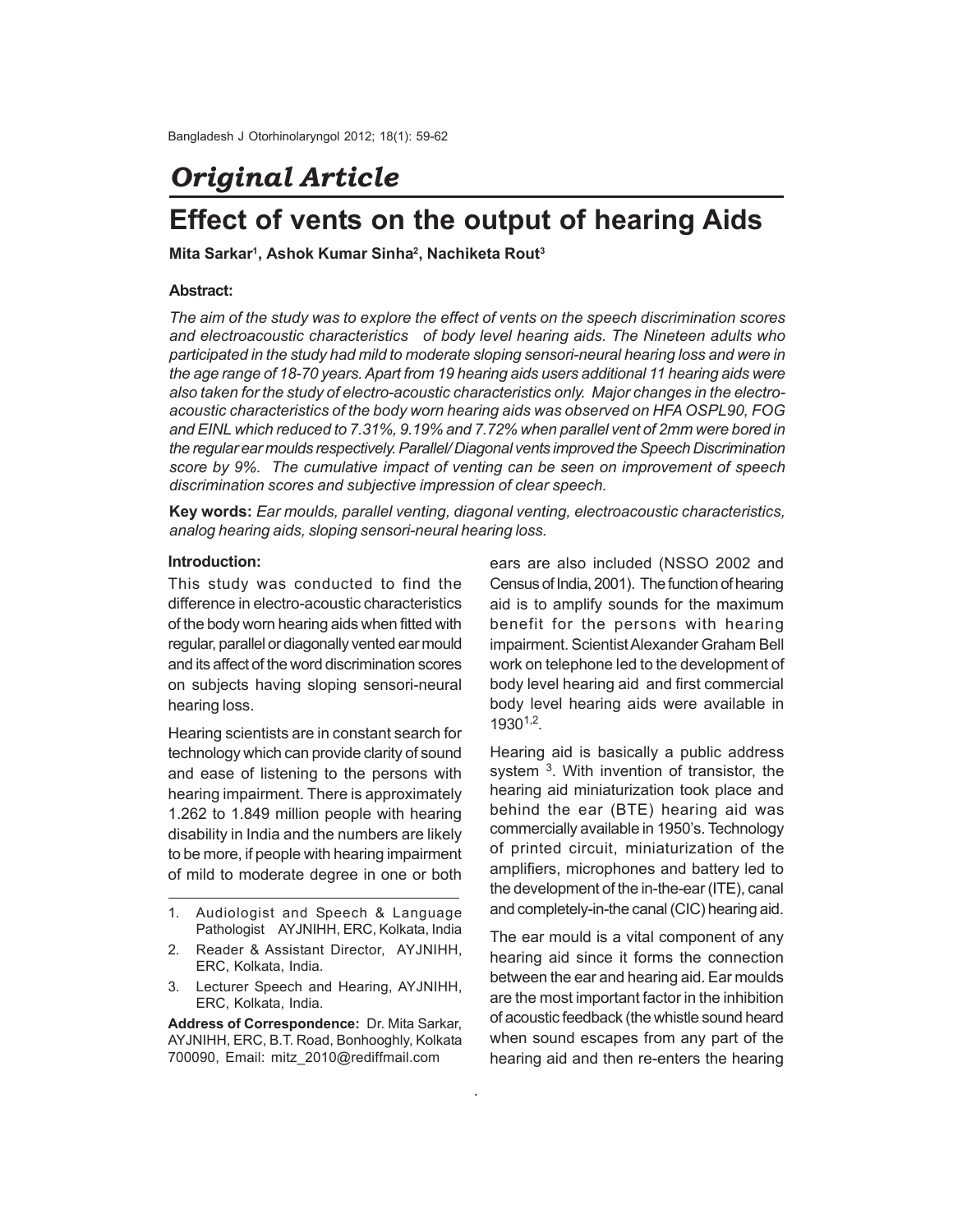aid microphone to be amplified again). Feed back is not only annoying; it also reduces the amount of useful amplification that the person receives and impacts on the person's listening skills. One of the most important steps in fabrication of the ear mould is to make accurate ear impression. The accuracy of the impression will determine the comfort, seal and fit of the ear mould or hearing aid – all factors that will play a major role in the success of fitting of the hearing aid.

Vents are usually fitted to low and moderate gain hearing aids only, since the presence of a connection through the ear mould can encourage acoustic feedback. Vented ear moulds affect the amplification and transmission of low frequency sounds that enter the ear canal via the hearing aid. By providing a free passage of air, unwanted low frequency sounds can escape through the vent, effectively reducing the amount of low frequency amplification that the person with hearing impairment is receiving. Venting mainly affect the low frequency response from 0 Hz up to approximately 1 KHz, with the frequency range affected depending strongly on the vent size and hearing aid gain<sup>4</sup>. In terms of comfort and aeration, the wider the vent, the greater the benefits<sup>5</sup>. Wide, short vents give the greatest reduction in low frequency amplification. Vents have the advantage of being able to be used with all types of hearing aids and can often be inserted or modified by the audiologist very quickly and easily. Venting is one of the simplest means of reducing the occlusion effect (OE) and reducing excessive low frequency amplification. Vents may not be fitted if there is risk of acoustic feedback, the ear canal is too small to allow room for the vent or low frequency amplification is needed.

Audiologists choose the size of the vent based on the requirement of each person. Venting has significant effects on output of the hearing aids thus significantly vary the word discrimination scores. Brugel and colleagues demonstrated the improvement in the word discrimination scores with different dimensions of the vents<sup>1</sup>. Choice of venting for a particular individual is perhaps the most subjective of all decisions made by clinicians in hearing aid fittings. This study made an attempt to find the change in the electroacoustic characteristics of hearing aids with vent of different types in case with sloping sensori-neural hearing loss using body worn hearing aid. The effect of vent on regular ear mould and improvement in word discrimination scores measure serves as an index of improvement in comfort of listening.

#### **Aim of the study:**

To examine the change in the electro-acoustic characteristics for parallel vent and diagonal vent in body worn hearing aid users and to estimate the effect of parallel and diagonal vent on speech discrimination score in body worn hearing aid users.

Objective of the study is to measure the electroacoustic characteristics of mild and moderate categories of body worn hearing aids, a regular earmould in the body worn hearing aids, parallel venting of a regular ear mould in the body worn hearing aids, also to measure and compare the effect of venting on word discrimination scores.

## **Method:**

Participants: subjects with acquired (post lingual) sloping hearing loss were selected for the study. All subjects had verbal mode of communication. 19 (14 male and 5 female) adults in the age range 18-70 years participated in the study. All the subjects were using monaural body worn hearing aids with regular ear moulds. Apart from 19 individual hearing aids of the participants additional 11 hearing aids were also taken for the study of electro-acoustic characteristic only.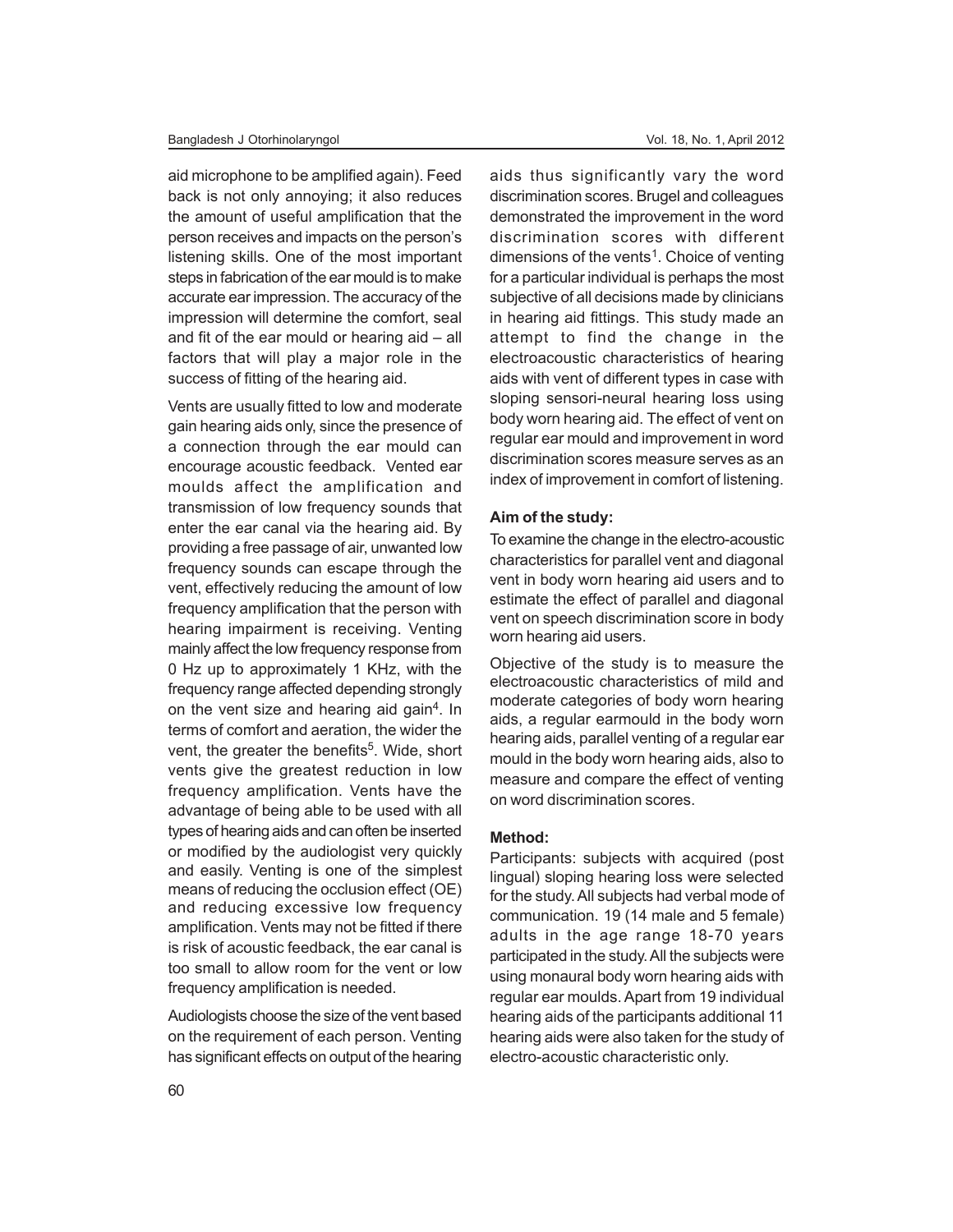Tools: MAICO MA 53 Diagnostic audiometer with free field system and GSI-38 Immittance meter were used in the study for hearing assessment and word discrimination scoring of all the participants. Fonix FP 40 D hearing aid test system was used for electro-acoustic characteristics measurement of the body worn hearing aids in sound treated room. All the tests were carried out in Audiometric Test Room as per ANSI S3.1-1991 specification. Test material for measurement of word discrimination score developed by Mayadevi 1978 (ISHA PB WORD LIST-4) was used.

Procedure: Cases having sloping hearing loss with maximum hearing loss of 40dBHL at 250Hz and 500Hz were selected. Custom made ear mould were fabricated for all the subjects later a 2mm parallel vent and then diagonal vent of the same diameter was made by blocking the parallel vent with cold cure material. All the 19 subjects took word discrimination score task with headphone and in free field conditions. In free field condition subject wore body worn hearing aids with tone control set to N position with regular mould, parallel vented and diagonally vented ear moulds.

Five Electro-acoustic characteristic [High Frequency Average Output Sound Pressure Level with input of 90dB (HFA OSPL90), Full on Gain (FOG), Equivalent Input Noise Level (EINL), Total Harmonic Distortion (THD) and frequency Limit (F1-F2) ] were measured for all the 30 hearing aids with regular ear mould, parallel and diagonal vent. Syllable discrimination scores for the 19 subjects fitted with regular, parallel and diagonally vented ear moulds were also measured. One way ANOVA, Friedman's test and paired t test for pair wise comparison was implemented for statistical analysis of the data.

### **Results and discussions:**

Word discrimination scores with body worn hearing aid are better in parallel and diagonally vented ear moulds when compared to regular ear mould and headphone condition. OSPL 90, FOG and EINL are highest in regular ear mould than parallel and diagonally vented ear mould with body worn hearing aids. There is no significant difference in between parallel and diagonally vented ear moulds. THD at 500Hz is highest in parallel vented earmould than diagonally vented ear moulds and regular ear moulds. There is no significant difference in between regular and diagonally vented ear moulds. THD at 1000Hz is highest in regular and parallel vented earmould than diagonally vented ear moulds. There is no significant difference in between regular and parallel vented ear moulds. THD at 1600Hz is highest in diagonally and regular vented ear mould than parallel ear moulds. There is no significant difference in between regular and diagonally vented ear moulds. There is no significant difference in F1 and F2 values in body worn hearing aids between regular, parallel and diagonally vented ear moulds.

Major changes in the electro-acoustic characteristics of the body worn hearing aids was observed on HFA OSPL90, FOG and EINL which reduced to 7.31%, 9.19% and 7.72% when parallel vent of 2mm were bored in the regular ear moulds respectively. Not many changes were observed in total harmonic distortion and frequency limits. Present study did not find significant changes in the electro-acoustics characteristics between the parallel and diagonal venting of 2mm made in the regular ear moulds. Parallel/ Diagonal vents improved the Word Discrimination score by 9%. All the participants reported ease of listening along with a better discrimination. The cumulative impact of venting can be seen on improvement of word discrimination scores.